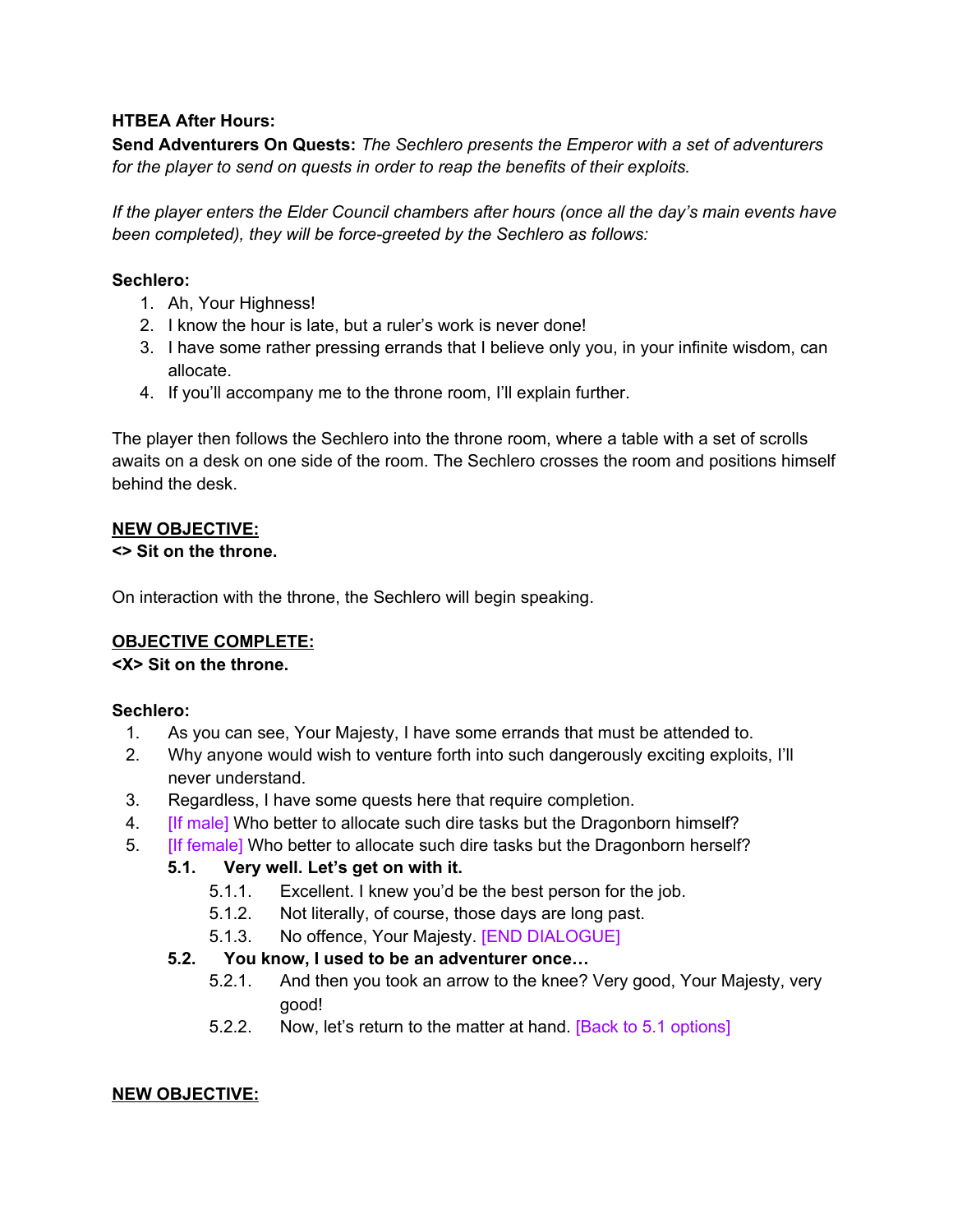## **<> Choose an adventurer to send on the Sechlero's quests.**

The Sechlero will begin reading aloud from the scrolls as follows.

### **Sechlero:**

- 1. Let us begin with the purging of Fellglow Keep.
- 2. The Guard has sent reports of a particularly vicious breed of creature inhabiting the once glorious fort.
- 3. You'll recall this is a favoured haunt of mages and other vile beasts from your own daring days of adventure, my liege.

# **3.1. It wasn't that long ago, Sechlero.**

- 3.1.1. Quite right, Your Majesty, you're the perpetual embodiment of youth!
- 3.1.2. I daresay you'd still be able to clear these fiends out with ease, even now.

## **3.1.2.1. Then it's settled, I shall go!**

- 3.1.2.1.1. Oh….erm...I'm afraid that's out of the question, Your Majesty.
- 3.1.2.1.2. Still, the realm appreciates your enthusiasm! [Merge to 4]
- **3.1.2.2. I have more important things to deal with now.**
	- 3.1.2.2.1. I quite agree.
	- 3.1.2.2.2. Now, if I may continue. [Merge to 4]

## **3.2. I don't think I've ever been there.**

3.2.1. Really? Ah, well. Allow me to further explain. [Merge to 4]

# **3.3. Yes, of course. Please continue.**

- 3.3.1. Thank you, Your Majesty. [Merge to 4]
- 4. The keep has been somewhat overrun by what appears to be a brood of vampiric sorcerers.
- 5. Naturally, this foulness cannot be left unchecked.
- 6. We must send someone to slay these foul creatures and restore Fellglow Keep to a bastion of decency.
- 7. Allow me to present Your Majesty with the following brave adventurers, for your selection.
- 8. From the beautiful tundras of Whiterun, Valgar Dagbrand offers his axe to aid the Empire.
- 9. Or, we can instruct the services of Agnes Boar-Bristle, one of Riften's finest assassins.
- 10. Finally, Kjatus Larsson, the Hunter of Hjaalmarch, offers the Empire his keen eye and swift arrows.
- 11. The choice is yours, my liege.

# **11.1. Tell me about Valgar.**

- 11.1.1. A true warrior with an extensive track record, Your Majesty.
- 11.1.2. Valgar makes up for in ferocity what he lacks in politeness.
- 11.1.3. He will get the job done and return with spoils aplenty.
- 11.1.4. You'll just have to ensure his ego is stroked sufficiently in return. [Back to options]

# **11.2. Tell me about Agnes.**